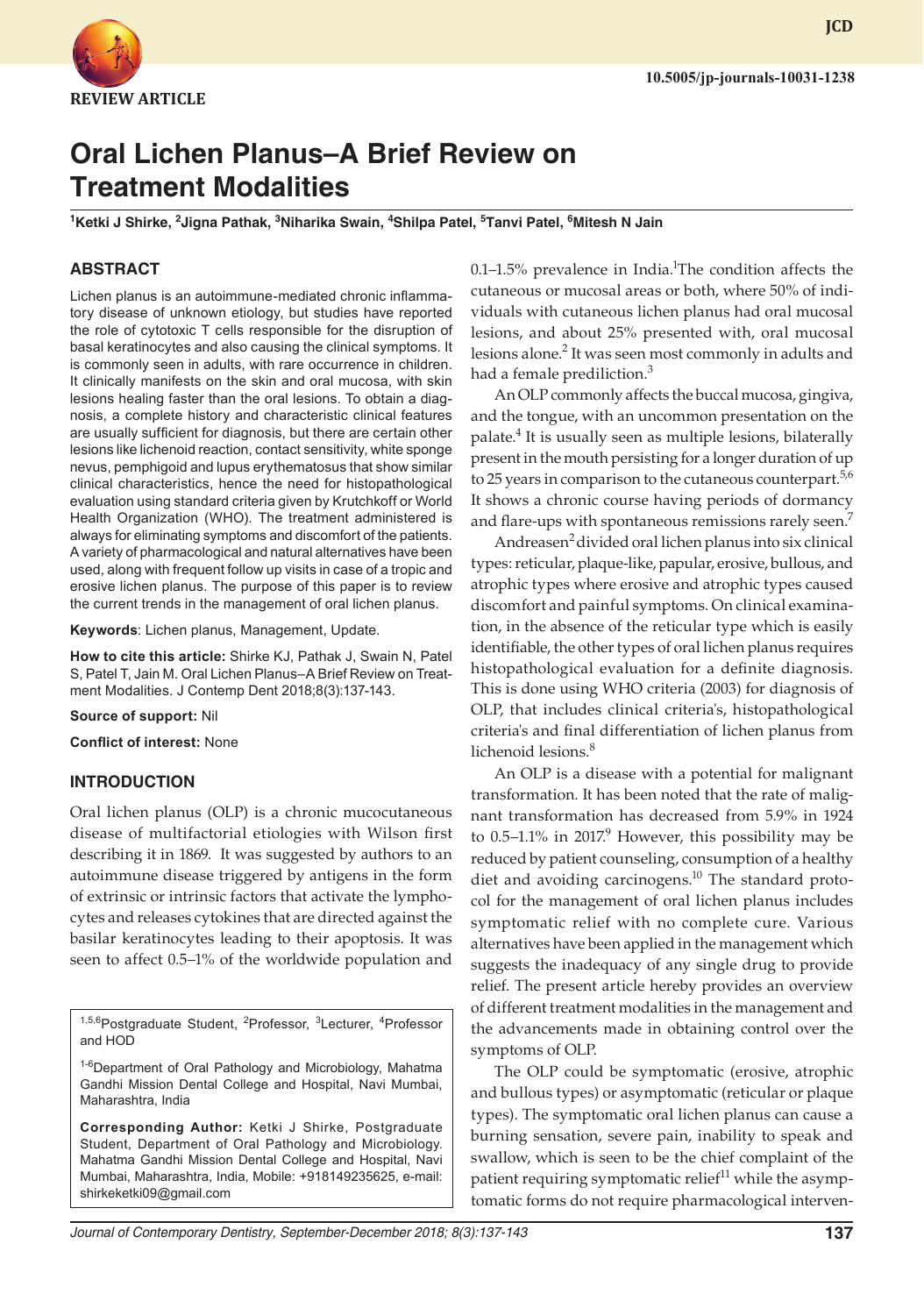

**Table 1:** List of antifungals used in the treatment of oral lichen planus

| Dose                   |
|------------------------|
| $0.025\%$ , $0.05\%$   |
| 2%                     |
| $0.1\%$                |
| 500mg/day for 6 months |
|                        |

tion. The treatment plan is formulated according to the psychological state, medical history of drug interactions and drug compliance of the patient.<sup>12</sup> The most accepted treatment protocol for OLP is depicted in Flow Chart 1.

The treatment plan consisting of pharmacological therapy includes antifungals (Table 1), corticosteroids (Table 2), immunosuppressant's (Table 3) and other systemic drugs (Table 4), whereas, the other treatment modalities include nonpharmacological therapy (Table 5), natural alternatives (Table 6) and surgery.

## **Pharmacological Therapy**

# *Antifungals*

*Candida albicans* is seen to be present in 37% of the OLP lesions (superimposed candidal infections) which exacerbates it and produces symptoms. This could be because, in erosive lesions on the gingiva or oral mucosa, maintenance of oral hygiene is difficult leading to fungal infections. Another reason can be the prolonged use of corticosteroids, which leads to decrease in the immune mechanism of the mucosa and also reduces the salivary flow, leading to altered microflora and hence enhanced candida growth in the oral cavity.<sup>13</sup> Infection and inflammation caused by *Candida* was seen to show changes in the epithelium which was histopathologically misdiagnosed as dysplasia.<sup>14</sup> Hence an antifungal therapy is advised (Table 1) as it can change the erosive form of OLP into reticular forms.15

The antifungal griseofulvin was used by Sehgal in 1972 and was found to be useful in the management of oral LP, unlike others who found no improvements in the lesion.<sup>16</sup> Symptomatic relief was reported on using other antifungals like amphotericin B, azoles and nystatin. The use of topical miconazole was also found to be an effective antifungal against candidal superinfections during topical steroid therapy.<sup>17</sup> The use of clobetasol showed greater chances of oral fungal infection than any other steroid therapy; hence an accompanying antifungal (clotrimazole)could be used as it produced greater symptom relief than any other antifungal. $^{18}$ 

# *Corticosteroids*

Corticosetroids in the form of topical agents, intralesional injections and systemic drugs is considered to be the mainstay of the treatment of oral lichen planus. The details about the drugs used and its mechanism of action with adverse effects is mentioned in Table 2.

# *Immunosuppressans and Other Systemic Drugs*

Immunosuppressant's are the agents used to suppress the immune mechanism that targets and damages the host. The details of the immunosuppressant's as well as the other systemic drugs that are used in the management of oral lichen planus along with their mechanism of action, dosage and adverse effects is mentioned in Tables 3 and 4.

## **Nonpharmacological Therapy**

Several nonpharmacological modalities have been used for the treatment of recalcitrant oral lichen planus have been discussed in Table 5.

# **Natural Alternatives**

The current drug treatments seem to be only palliative and have also shown to have various adverse effects, hence, valuable natural therapies have been inculcated for effective treatment of oral lichen planus. The details of the natural agents used with their mechanism of action and dosages have been discussed in Table 6.

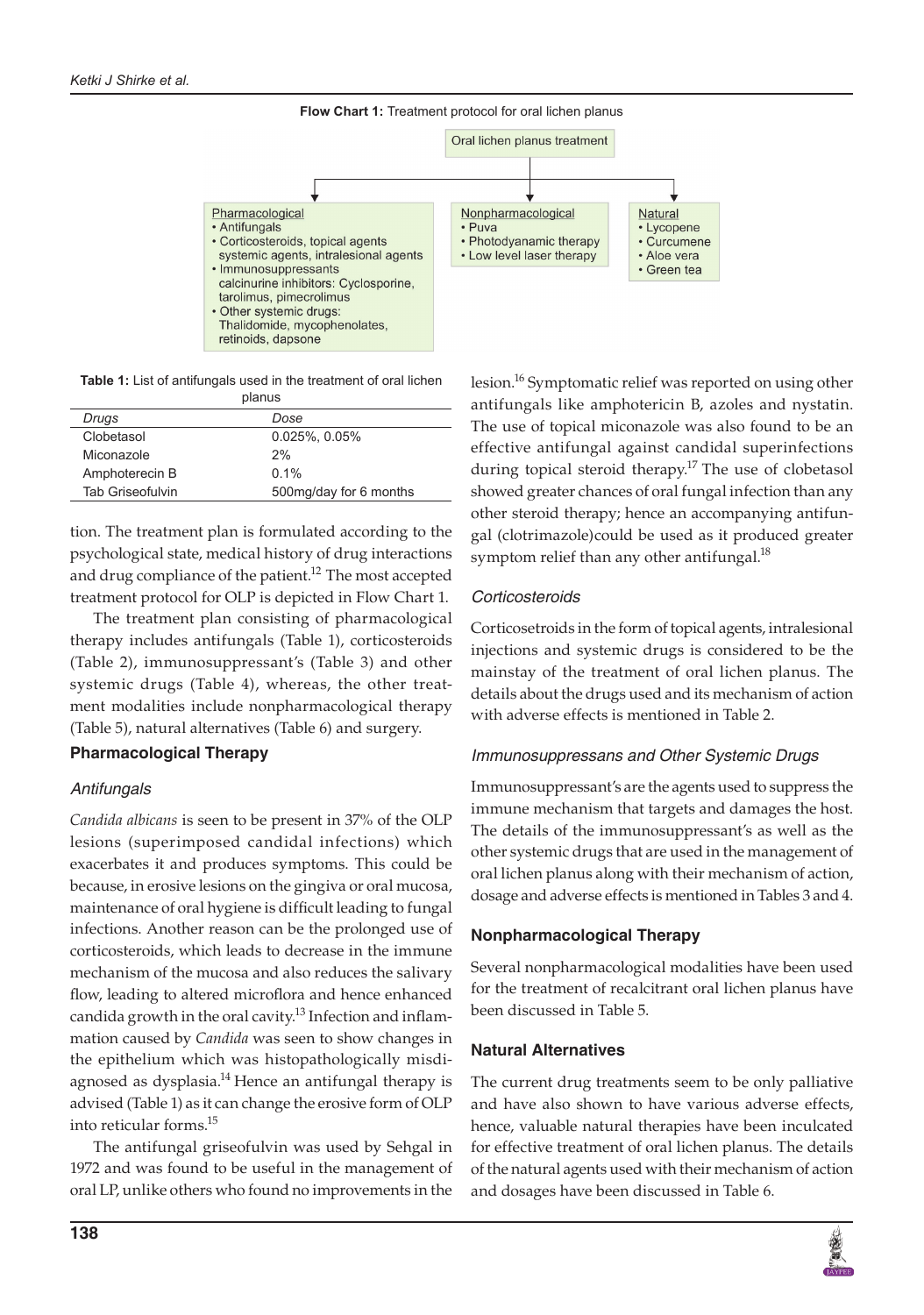|  |  |  | Oral Lichen Planus–A Brief Review on Treatment Modalities |  |  |
|--|--|--|-----------------------------------------------------------|--|--|
|--|--|--|-----------------------------------------------------------|--|--|

| Therapy                                 | Drugs                                      | <b>TADIC 4.</b> OURCOSICIOIDS BOCD IN THE REGRITCHEOF OR HONOR PRINTING<br>Mechanism of action | Dosage $\overline{7,19}$                                                                                                    | Side effects <sup>19</sup>                                                |
|-----------------------------------------|--------------------------------------------|------------------------------------------------------------------------------------------------|-----------------------------------------------------------------------------------------------------------------------------|---------------------------------------------------------------------------|
|                                         | Flucinoloneacetonide<br>Disodium           |                                                                                                | 0.1% or 0.025%                                                                                                              | Secondary<br>candidiasis,                                                 |
| Topical (combined<br>with adhesive base | betamethasone<br>phosphate                 |                                                                                                | 0.05%                                                                                                                       | thinning of<br>oral mucosa,                                               |
| carboxy methyl<br>cellulose, or used    | Clobetasol propionate<br>Fluticasone spray |                                                                                                | 0.05% or 0.025%<br>0.01%                                                                                                    | prolonged use<br>casus adrenal                                            |
| on custom trevs.<br>mouthwashes or      | Topical<br>triamcenoloneacetonide          |                                                                                                | 0.1%                                                                                                                        | suppression                                                               |
| sprays)                                 | Mometasone furoate                         | Inhibits the conversion<br>of Phospholipids to<br>Arachidonic acid                             | 0.1%                                                                                                                        | Does not cause<br>any severe side<br>effects                              |
| Intralesional                           | Triamcenolone<br>acetonide                 | Hence, cyclo-                                                                                  | $0.2 - 0.5$ mL inj<br>containing 40 mg/mL                                                                                   | Muscular atrophy                                                          |
|                                         |                                            | oxygenase and Lipo-<br>oxygenase pathways<br>inhibited                                         | Morning dose of 40-80<br>mg, for 10 days<br>Side effects on use                                                             | Insomnia diarrhea<br>Mood swings<br><b>Nervousness</b><br>Fluid retention |
| Systemic                                | <b>Methyl Prednisolone</b>                 | No inflammatory<br>mediators released                                                          | for >2 weeks, hence<br>initial higher dose<br>of 1-1.5 mg/kg/day<br>recommended for<br>immediate withdrawing<br>or tapering | Weakness<br>Hypertension<br>Muscle weakness<br>Prone to infections        |
|                                         | Betamethasone                              |                                                                                                | 0.5 mg OD after<br>breakfast on 2<br>consecutive days<br>every 2 weeks for 10<br>weeks                                      |                                                                           |

**Table 2:** Corticosteroids used in the treatment of oral lichen planus

Mostafa and Zakaria in 2018 assessed the therapeutic advantage of the use of topical corticosteroids in combination with ozone (60% for 1 min in each session twice a week for four weeks), they found that there was considerable decrease in the discomfort in symptomatic patients and there as also decrease in the *Candida* growth due to bactericidal, fungicidal and virucidal properties of ozone<sup>20</sup>

## **Surgery**

Surgical excision of the lesional tissue should not be considered as the primary treatment modality because lichen planus is an inflammatory disease which will reoccur. Its application for multicentric lesions, erosive and atopic oral lichen planus was not advisable as the surface epithelium is eroded. Laser ablation using carbon dioxide and cryosurgery is considered in erosive oral lichen planus resistant to most treatment modalities. Surgery is advisable in plaque type of lichen planus as the superficial layer of the lesion can easily be removed. Localized erosive oral lichen planus lesions also were seen showing complete eradication of symptoms following treatment with a free gingival graft after a follow-up of 3.5 years.

| Therapy               | Drugs         | Mechanism of action                                                        | Dose                                                                          | Adverse effects                                                            |
|-----------------------|---------------|----------------------------------------------------------------------------|-------------------------------------------------------------------------------|----------------------------------------------------------------------------|
| Calcinurin Inhibitors | Cyclosporine  | Inhibits the de-<br>phosphorylation of NFAT<br>Inhibiting translocation of | 50 mg/mL or 0.025%<br>topical application, four<br>times daily $21$           | Gum hyperplasia,<br>Burning sensation<br>Petechial hemorrhage<br>Hirsutism |
|                       |               | NFAT into nucleus<br>Inhibits binding to<br>cytokeratin promotor           | 100 mg/mL topical CsA<br>solution<br>Adult: 0.03%-0.1%<br>Child: 0.03%        | Swollen and itchy lips<br>GI upset. <sup>22,23</sup>                       |
|                       | Tacrolimus    | Leading to inhibition of<br>mRNA<br>transcription                          | Cream or ointment<br>twice daily for 1 week<br>with no occlusive<br>dressing. | Burning sensation and<br>relapse of lesion after<br>cessation              |
|                       | Primacrolimus | Prohibits the release of<br>cytokines.                                     | 1% cream                                                                      | <b>Transient burning</b><br>sensation                                      |

|  | Table 3: Immunosuppressants used in oral lichen planus |  |  |  |  |
|--|--------------------------------------------------------|--|--|--|--|
|--|--------------------------------------------------------|--|--|--|--|

(NFAT: Nuclear Factor of Activated T-cells, CsA: Cyclosporin A)

Systemic calcinurin inhibitors are rarely used as it causes gingival hyperplasia, HTN, DM, tremors, nephrotoxicity, nausea, seizures and dyslipidemia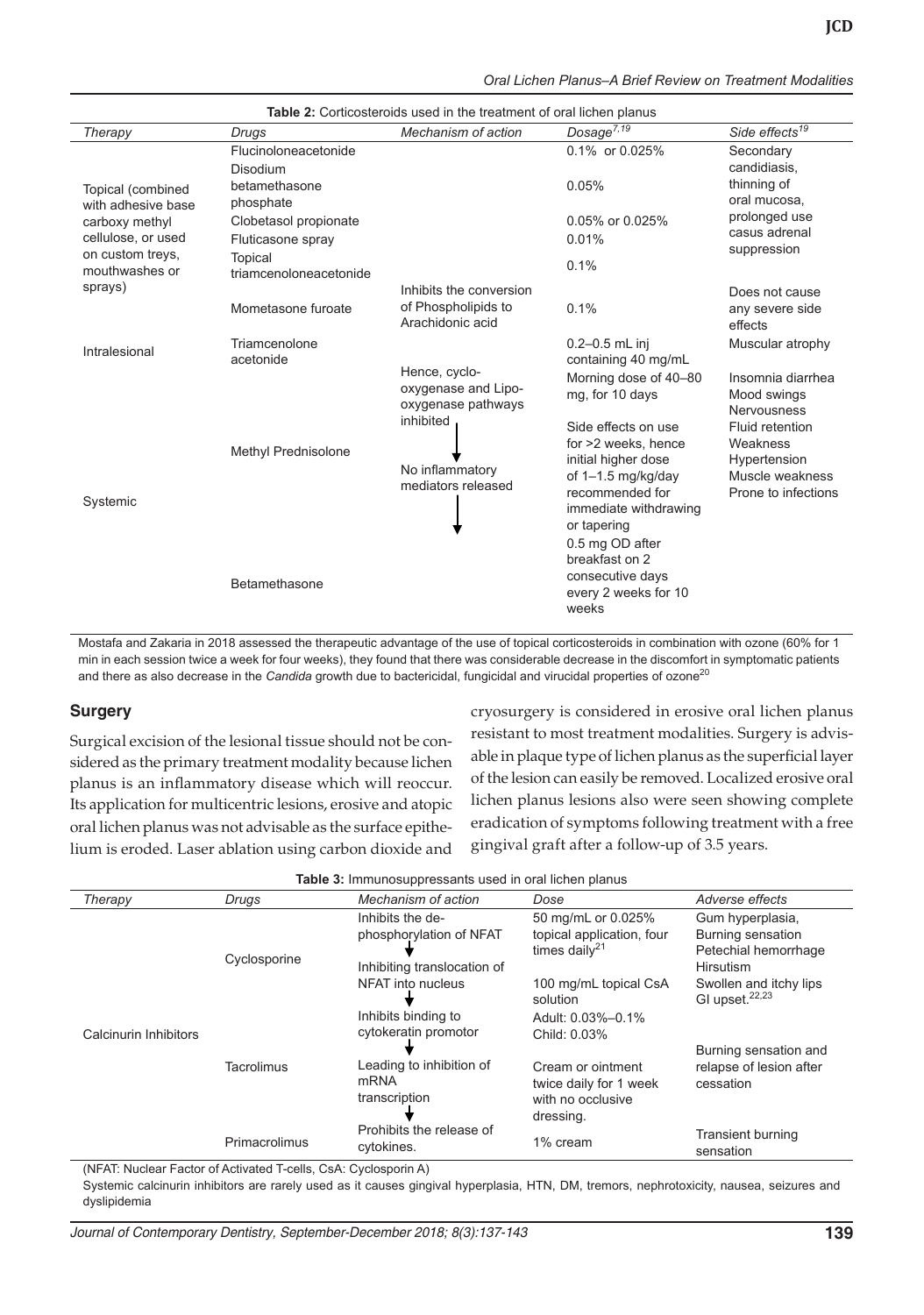lymphocytes or PMNL.

It causes immunologic alterations hence decreasing the levels of

lymphocytes.<sup>30</sup>

|                                                                       |                                                                                                                       |      | <b>rapic +.</b> Other drugs used in Oral lichen planus                                                                                        |                                                                                                                                |                                                                                                                                                                    |
|-----------------------------------------------------------------------|-----------------------------------------------------------------------------------------------------------------------|------|-----------------------------------------------------------------------------------------------------------------------------------------------|--------------------------------------------------------------------------------------------------------------------------------|--------------------------------------------------------------------------------------------------------------------------------------------------------------------|
| Therapy                                                               | Mechanism of action                                                                                                   |      | Dose                                                                                                                                          |                                                                                                                                | Adverse effect                                                                                                                                                     |
|                                                                       | Reduces TNF-a production.                                                                                             |      | Initial dose of 50 mg/day progressively<br>increased to 200 mg/day over 3 months.                                                             | Dizziness                                                                                                                      |                                                                                                                                                                    |
| Thalidomide                                                           | Increases activity of suppressor<br>T-cells                                                                           |      | If adverse effects noted dose was decreased to<br>100 mg/day.                                                                                 |                                                                                                                                | Edema<br>Rashes                                                                                                                                                    |
|                                                                       | Inhibits angiogenesis.                                                                                                |      |                                                                                                                                               |                                                                                                                                |                                                                                                                                                                    |
| Mycophenol-<br>ates<br>(used in cases                                 | Suppresses dendritic cell<br>maturation.                                                                              |      | 200 mg/day in combination with calcinurine<br>inhibitors 150 mg/day followed by tapering the<br>dose and finally withdrawing it.              |                                                                                                                                | GI disturbance<br>headache<br><b>Tiredness</b>                                                                                                                     |
| resistant to<br>topical steroids)                                     | Formation of antibodies and<br>inhibits lymphocyte proliferation. <sup>24</sup>                                       |      |                                                                                                                                               | myelosuppression<br>embryopathy. <sup>25</sup>                                                                                 |                                                                                                                                                                    |
| Retinoids:                                                            | They stimulate macrophage<br>activation and antibody dependent<br>cell mediated cytotoxicity.                         |      | Systemic: 10,000 IU retinoids.<br>Etretinate- 0.6 mg/kg/day for 2 months followed<br>by maintenance dose of 0.3 mg/kg/day or using            | loss                                                                                                                           | <b>Cheilitis</b><br>Dry mouth and skin hair                                                                                                                        |
| Tretinoin<br>Isotretenoin<br>Fenretinide                              | They also reduce the CD4 cell<br>infiltrate.                                                                          |      | 0.1% Tretanoin 0.1% in adhesive base for local<br>application twice daily.<br>Topical: 0.1% - Adhesive gel (4 times per day<br>for 2 months). |                                                                                                                                | <b>Itchiness</b><br>Headache<br>Elevation of serum liver<br>enzymes conjunctivitis.                                                                                |
| Etretinate<br>Increases macrophage and thus<br>heals the OLP lesions. |                                                                                                                       |      | Isotretinoin 0.1% (2 times per day for 2 months)<br>Topical retinoid 0.05% in orabase.                                                        |                                                                                                                                |                                                                                                                                                                    |
| Dapsone                                                               | Inhibits the release of chemotactic<br>factors for mast cells hence<br>reducing inflammation. <sup>26</sup><br>months |      | 50 mg/day<br>Hydrochloroquine 200-400 mg daily for 6                                                                                          | Hemolysis, G6PD<br>deficiency causing<br>hemolytic anemia or<br>methemoglobinemia,<br>hypersensitivity reaction. <sup>27</sup> |                                                                                                                                                                    |
| Gresiofulvin                                                          | Fungistaticaction<br>When administered gets deposited<br>on the keratin layer making it<br>durable. $^{28}$           |      | 500 mg/day for 4 weeks                                                                                                                        |                                                                                                                                | Nausea, vomiting<br>diarrhea, headaches,<br>drowsiness, and fatigue,<br>ukopenia and neutropenia,<br>albuminuria, urticaria and<br>photosensitivity. <sup>29</sup> |
| Hyaluronic acid                                                       | It enhances healing by forming a<br>protective coat in the mucosa and<br>thus keeping it hydrated.                    |      | $0.2%$ gel                                                                                                                                    |                                                                                                                                |                                                                                                                                                                    |
|                                                                       |                                                                                                                       |      | <b>Table 5:</b> Nonpharmacological therapy used in oral lichen planus                                                                         |                                                                                                                                |                                                                                                                                                                    |
| <i><u><b>I</b>herapy</u></i>                                          | Mechanism of action <sup>30</sup>                                                                                     | Dose |                                                                                                                                               |                                                                                                                                | Adverse effects                                                                                                                                                    |
|                                                                       | Psorolen obtained from<br>plants makes the skin<br>temporarily sensitive to UV<br>radiation.                          |      | Dose: Methoxypsoralen is given orally, followed by<br>administration of 2 hours of UV radiation intraorally in<br>the affected sites.         |                                                                                                                                | Adverse effects:<br>nausea, dizziness,<br>photosensitivity for<br>24 hours. Epidermal                                                                              |
|                                                                       | <b>PUVA</b> causes<br>photoconjugation of                                                                             |      | Initial UVA dose was 1.5-2 J/cm <sup>2</sup> and was increased at<br>the first and third sessions of each week.                               |                                                                                                                                | atrophy or pseudo-<br>parakeratosis. <sup>31</sup>                                                                                                                 |
| Puva therapy<br>8-methoxy-<br>psoralen                                | psoraleanto DNA and<br>subsequently causes<br>suppression of mitosis,                                                 |      | The maximum dose administered at the end of<br>treatment never exceeded $7 \text{ J/cm}^2$ in a single session.                               |                                                                                                                                |                                                                                                                                                                    |
| (8-MOP) long<br>wave ultraviolet<br>light (PUVA).                     | DNA synthesis, and cell<br>proliferation.                                                                             |      | Treated three times per week with an interval of 48 h<br>between each session.                                                                |                                                                                                                                |                                                                                                                                                                    |
|                                                                       | PUVA can effect specifically                                                                                          |      | Patient's tolerance to UVA permitted, the number of                                                                                           |                                                                                                                                |                                                                                                                                                                    |

weekly sessions was progressively increased to 4 and

subsequently 5.<sup>30</sup>

**Table 4:** Other drugs used in oral lichen planus

Contd...

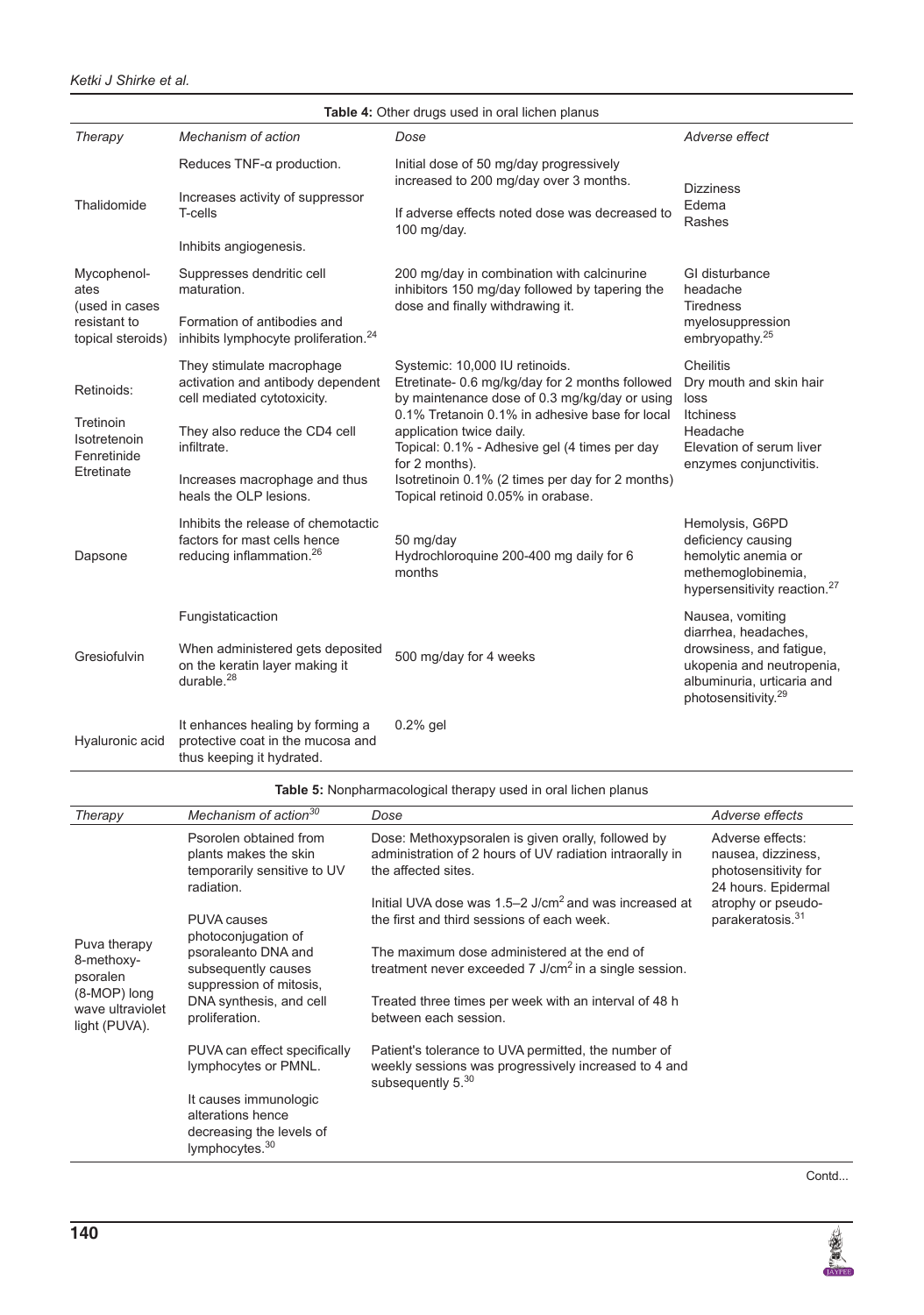| Contd                       |                                                                                                                  |                                                                                                                                         |                                                          |
|-----------------------------|------------------------------------------------------------------------------------------------------------------|-----------------------------------------------------------------------------------------------------------------------------------------|----------------------------------------------------------|
| Therapy                     | Mechanism of action <sup>30</sup>                                                                                | Dose                                                                                                                                    | Adverse effects                                          |
|                             | Immunomodulating activity                                                                                        | Dose: Photosensitizers used:                                                                                                            | Pain and local                                           |
| Photodyanamic<br>therapy    | Photosensitizer is activated<br>by specific wavelength,                                                          | Methylene blue, methyl 5 aminolevulinate, Chlorine-e-6<br>polyvinyl pyrrolidone.                                                        | skin reactions<br>(LSRs), including<br>erythema, edema,  |
| contains<br>photosensitizer | oxidizing the target cells by<br>producing singlet oxygen                                                        | Light source: Xenon arc lamp $630 \pm 5$ nm and 120 J/<br>cm <sup>2</sup>                                                               | desquamation, or<br>pustule                              |
| along with<br>specific      | and free radical, thus<br>destroying specific cells,                                                             | Diode laser- $600-660$ nm and $75$ J/cm <sup>2</sup>                                                                                    | Late changes:<br>bullous phemphigoid,                    |
| harmless light.             | causing membrane lysis<br>and protein inactivation <sup>32</sup>                                                 | 5% solution of photosensitizer in aquous solution used<br>to rinse, 10 min later lesion exposed to light source. $33$                   | pigmentary changes<br>and carcinogenicity. <sup>34</sup> |
|                             | Destroyes the keratinocytes<br>in superficial epithelium by<br>protein denaturation                              | The lasers used were 904 nm pulsed infrared laser<br>(four sessions weekly) and 980 nm gallium-aluminum-<br>arsenide diode laser. 35,36 | Erythema, soreness                                       |
| Low level laser<br>therapy  | Deep penetrated lasers<br>damage connective tissue<br>containing inflammatory<br>cells.                          |                                                                                                                                         |                                                          |
|                             | Modulated mast cells.<br>decreased prostaglandins<br>and increased the<br>production of basic growth<br>factors. |                                                                                                                                         |                                                          |

|                          |                                                                                                                                                                                                                                                                                                                         | Table 6: Natural alternatives used in oral lichen planus                                                                                                                                                                                                                                                                                    |                                                                                                                                                                                |
|--------------------------|-------------------------------------------------------------------------------------------------------------------------------------------------------------------------------------------------------------------------------------------------------------------------------------------------------------------------|---------------------------------------------------------------------------------------------------------------------------------------------------------------------------------------------------------------------------------------------------------------------------------------------------------------------------------------------|--------------------------------------------------------------------------------------------------------------------------------------------------------------------------------|
| <b>Natural Component</b> |                                                                                                                                                                                                                                                                                                                         | Action                                                                                                                                                                                                                                                                                                                                      | Dose                                                                                                                                                                           |
| Lycopene                 | fat-soluble carotenoid<br>obtained from red fruits and vegetables and<br>of certain algae and fungi. Tomatoes and<br>tomato-based products are the major sources<br>of lycopene. Other sources of lycopene are<br>apricot, cranberry, grapes, pink grapefruit,<br>guava, papaya, peaches, and watermelon. <sup>37</sup> | Antioxidant<br>Causes physical and chemical<br>quenching of free radicals.<br>Replaces the lost antioxidants in<br>case of oral lichen planus <sup>38</sup>                                                                                                                                                                                 | Dose: 6-60 mg/day<br>For 2-32 weeks                                                                                                                                            |
| Curcumin                 | component of curcuma longa, i.e., turmeric                                                                                                                                                                                                                                                                              | Anti-inflammatory.<br>Immune modulatory<br>activation of host macrophages and<br>natural killer cells<br>Modulation of lymphocytes hence<br>prevents basement membrane<br>destruction <sup>39</sup><br>Downregulates inflammatory<br>enzymes, cytokines.<br>Antioxidant action by inhibiting free<br>radical and nitric oxide <sup>40</sup> | 1 gm for 2 weeks,<br>then tapering it to 500<br>mg and 250 mg every<br>2 weeks followed<br>by 1 month topical<br>application <sup>41</sup><br>No side effects at high<br>doses |
| Aloe vera<br>Green tea   | Vitamins, inorganic compounds, essential and<br>non-essential proteins<br>Rich source of catechins:<br>Epicatechin (EC), Epicatechin-3-gallate (ECG),<br>Epigallocatechin (EGC) and Epigallocatechin-3-<br>gallate (EGCG)                                                                                               | Antibacterial,<br>Antifungal,<br>anti-inflammatory,<br>antioxidant.<br>antitumor.<br>and immune boosting properties<br>Anti-inflammatory and<br>chemopreventive.<br>immunomodulatory activity useful<br>for people with abnormal T cell                                                                                                     | Gel application thrice a<br>day for $4-8$ weeks <sup>42</sup><br>10 cups (120 mL/<br>cup) of green tea daily<br>supplemented with<br>green tea tablets have                    |

# **Contributing Etiological Factor in Oral Lichen Planus**

# Psychological Influence

Oral lichen planus (OLP) was considered by researchers as a psychosomatic disorder whose occurrence was influenced by the conditions of stress, anxiety or depression or was considered as etiologic factors to OLP.<sup>44,45</sup> A positive relation of oral lichen planus with the psychological status of an individual was noted. In 1998 studies had shown a greater incidence of OLP in people with a higher degree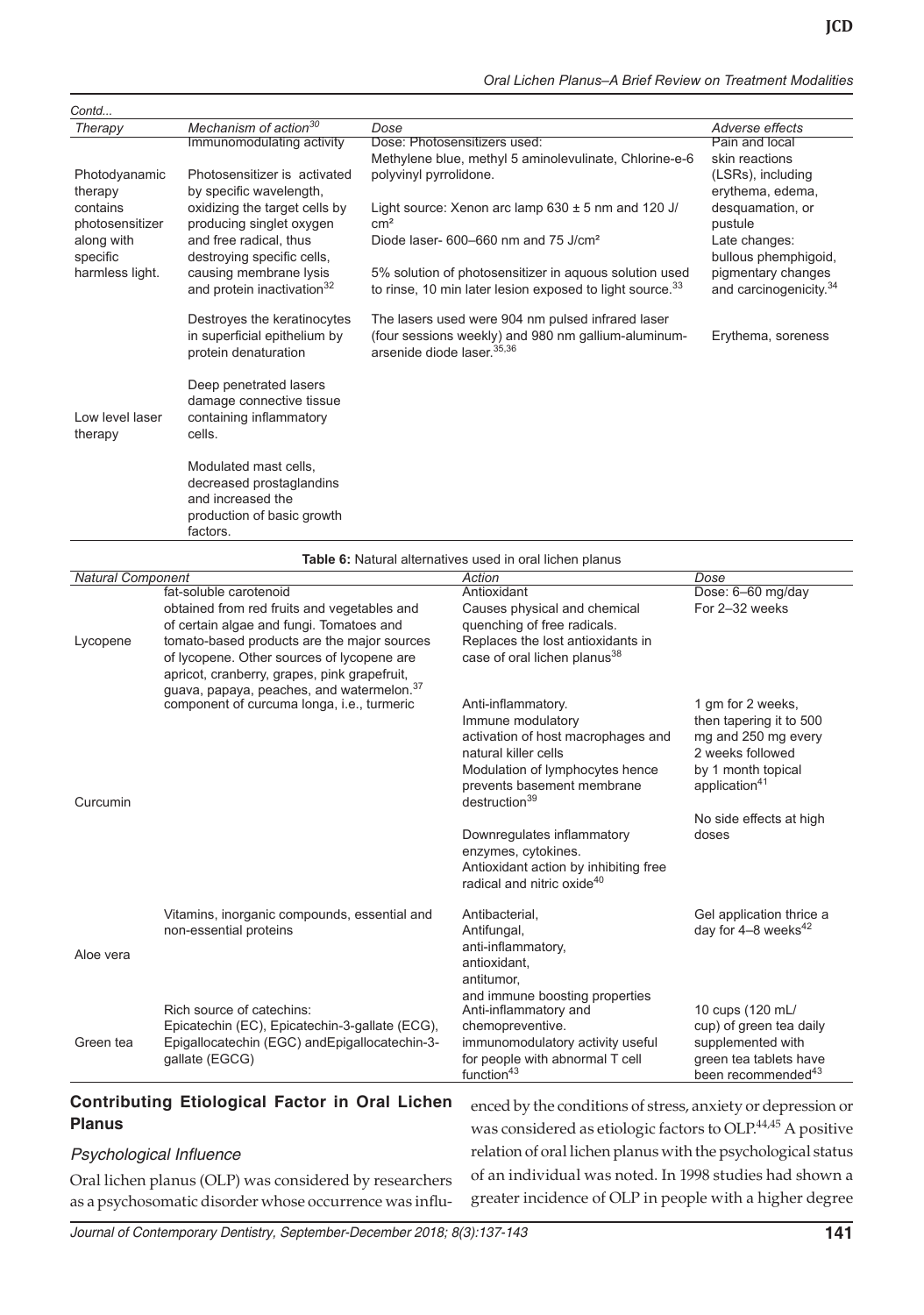of anxiety, depression, and psychic disorders. $46$  On the contrary, the incidence of the lesion with their severity was also linked to the psychological condition of an individual. A long-term symptomatic lesion of lichen planus could lead to anxiety, tiredness, increased stress and cancerophobia in patients, which directly affects the everyday life of a person and also their attitude towards the disease. A prolonged disease state in an individual lead to the use of catastrophizing or strategies to cope with the intensity of pain, which in turn was seen affecting the lifestyle of the individual. $47$  In such cases exacerbating factors should be minimized, stress management, breathing exercise, and yoga should be practiced.

## **REFERENCES**

- 1. Patil S, Khandelwal S, Sinha N, Kaswan S, Tipu FR. Treatment modalities of oral lichen planus: An update. J Oral Diagn 2012;1:47-52.
- 2. Andreasen JO. Oral lichen planus: I. A clinical evaluation of 115 cases. Oral Surgery, Oral Medicine, Oral Pathology. 1968 Jan 1;25(1):31-42.
- 3. McCreary CE, McCartan BE. Clinical management of oral lichen planus. Br J Oral MaxillofacSurg 1999;37:338-343
- 4. Jungell P. Oral lichen planus. A review. Int J Oral Maxillofac-Surg 1991;20:129-135
- 5. Silverman S Jr. Lichen planus. CurrOpin Dent 1991;1:769-772
- 6. Scully C, el-Kom M. Lichen planus: review and update on pathogenesis. J Oral Pathol Med 1985;14:431-458.
- 7. Silverman S, Gorsky M, Lozada-Nur F: A prospective followup study of 570 patients with oral lichen planus: Persistence, remission, and malignant association. Oral Surg Oral Med Oral Patho 1985 Jul 1;60(1):30-34.
- 8. Kramer IR, Lucas RB, Pindborg JJ, Sobin LH. Defi nition of leukoplakia and related lesions: An aid to studies on oral precancer. Oral Surg Oral Med Oral Pathol 1978;46:518-539.
- 9. Maher HasanAghbari et al in 2017 Malignant transformation of oral lichen planus and oral lichenoid lesions- A meta analysis of 20095 patient data
- 10. Silverman S Jr. Oral lichen planus: A potentially premalignant lesion. J Oral MaxillofacSurg 2000;58:1286-1288
- 11. Carrozzo M, Gandolfo S. The management of oral lichenplanus. Oral Dis 1999;5:196-205.
- 12. Lozada-Nur F, Miranda C. Oral lichen planus: topical andsystemic therapy. Semin Cutan Med Surg 1997;16:295-300.
- 13. Jainkittivong A, Kuvatanasuchati J, Pipattanagovit P, Sinheng W. Candida in oral lichen planus patients undergoing topical steroid therapy. Oral Surgery, Oral Medicine, Oral Pathology, Oral Radiology, and Endodontology. 2007 Jul 1;104(1):61-66.
- 14. Werneck JT, Costa TD, Stibich CA, Leite CA, Dias EP, Silva Junior A. Oral lichen planus: study of 21 cases. Anais brasileiros de dermatologia. 2015 Jun;90(3):321-326.
- 15. Dreyer WP. The clinical manifestations of oral lichen planus. The Journal of the Dental Association of South Africa= Die Tydskrif van die Tandheelkundige Vereniging van Suid-Afrika. 1983 Oct;38(10):619-624.
- 16. Sehgal VN, Abraham GJ, MALIK GB. Griseofulvin therapy in lichen planus: a double blind controlled trial. British Journal of Dermatology. 1972 Oct;87(4):383-385.
- 17. Lundström IM, Anneroth GB, Holmberg K. Candida in patients with oral lichen planus. International Journal of Oral and Maxillofacial Surgery. 1984 Jun 1;13(3):226-238.
- 18. Carbone M, Conrotto D, Carrozzo M, Broccoletti R, Gandolfo S, Scully C. Topical corticosteroids in association with miconazole and chlorhexidine in the long term management of atrophic erosive oral lichen planus: a placebo controlled and comparative study between clobetasol and fluocinonide. Oral diseases. 1999 Jan;5(1):44-49.
- 19. Marable DR, Bowers LM, Stout TL, Stewart CM, Berg KM, Sankar V, et al. Oral candi-diasis following steroid therapy for oral lichen planus. Oral diseases. 2016 Mar;22(2):140-147.
- 20. Mostafa B, Zakaria M. Evaluation of Combined Topical Ozone and Steroid Therapy in Management of Oral Lichen Planus. Open access Macedonian journal of medical sciences. 2018 May 20;6(5):879-884.
- 21. Patil S, Khandelwal S, Sinha N, Kaswan S, Rahman F, Tipu S. Treatment modalities of oral lichen planus: an update. Journal of Oral Diagnosis. 2016;1(1):01:e3
- 22. Epstein JB, Truelove EL. Topical cyclosporine in a bioadhesive for treatment of oral lichenoid mucosal reactions: an open label clinical trial. Oral Surgery, Oral Medicine, Oral Pathology, Oral Radiology, and Endodontology. 1996 Nov 1;82(5):532-536.
- 23. Eisen D, Carrozzo M, Bagan Sebastian JV, Thongprasom K. Number V Oral lichen planus: clinical features and management. Oral diseases. 2005 Nov;11(6):338-349.
- 24. Thongprasom K, Chaimusig M, Korkij W, Sererat T, Luang jarmekorn L, et al. A randomized controlled trial to compare topical cyclosporin with triamcinolone ace-tonide for the treatment of oral lichen planus. Journal of oral pathology & medicine. 2007 Mar;36(3):142-146.
- 25. Olejarz W, Bryk D, Zapolska-Downar D. Mycophenolate Mofetil A New Atheropreventive Drug?. Acta poloniae pharmaceutica. 2014 May;71(3):353-361.
- 26. Wee JS, Shirlaw PJ, Challacombe SJ, Setterfield JF. Efficacy of mycophenolate mofetil in severe mucocutaneous lichen planus: a retrospective review of 10 patients. British Journal of Dermatology. 2012 Jul;167(1):36-43.
- 27. Beck HI, Brandrup F. Treatment of erosive lichen planus with dapsone. Acta dermato-venereologica. 1986;66(4):366-367.
- 28. Graham Jr WR. Adverse effects of dapsone. International journal of dermatology. 1975 Sep;14(7):494-500
- 29. Aufdemorte TB, De Villez RL, Gieseker DR. Griseofulvin in the treatment of three cases of oral erosive lichen planus. Oral Surgery, Oral Medicine, Oral Pathology. 1983 May 1;55(5):459- 462.
- 30. Honigsmann H, Wolff K, Fitzptrik TB. Oral photochemotherapy with psorolean and UVA Principles and practice in Dermatology in Genral Medicine. 3rd edition 1987;1533-1558.
- 31. Ortonne JP, Thivolet J, Sannwald C. Oral photochemotherapy in the treatment of lichen planus (LP). Clinical results, histological and ultrastructural observations. Br J Dermatol. 1978 Jul;99(1):77-88.
- 32. Lavanya N, Jayanthi P, Rao UK, Ranganathan K. Oral lichen planus: An update on pathogenesis and treatment. Journal of oral and maxillofacial pathology: JOMFP. 2011 May;15(2):127.
- 33. Jori G, Fabris C, Soncin M, Ferro S, Coppellotti O, Dei D, Fantetti L. et al. Photodynamic therapy in the treatment of microbial infections: basic principles and perspective applications. Lasers Surg Med. 2006;38(5):468-481.